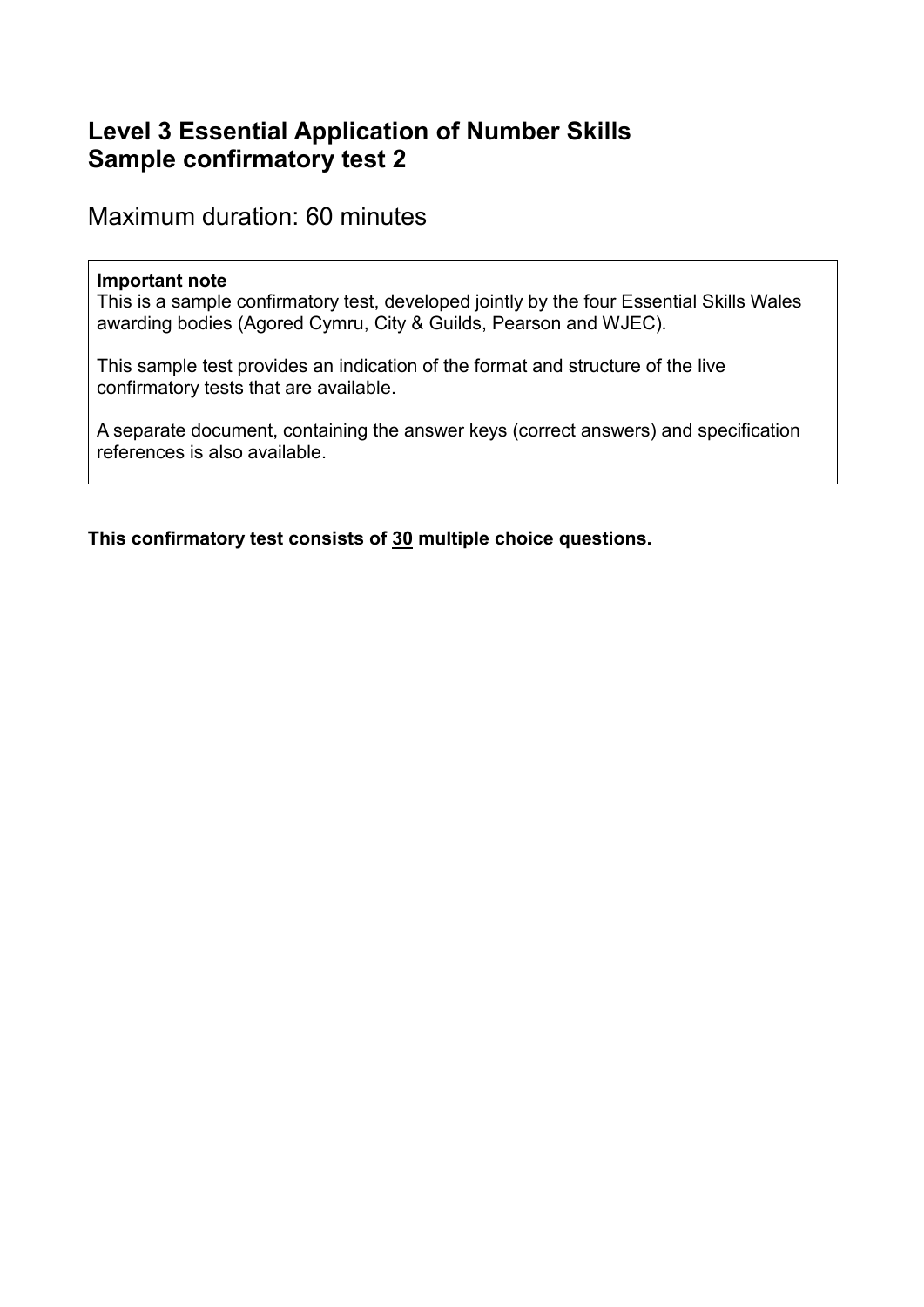**Questions 1 to 4 are about the population of cities.**



**1** This graph shows the change in population of some cities in the UK.

What was the difference between the populations of Birmingham and Liverpool in 1900?

| $\mathsf{A}$ | 0.21 million    |
|--------------|-----------------|
| B            | $0.22$ million  |
| $\mathbf{C}$ | $ 0.24$ million |
| D            | 0.26 million    |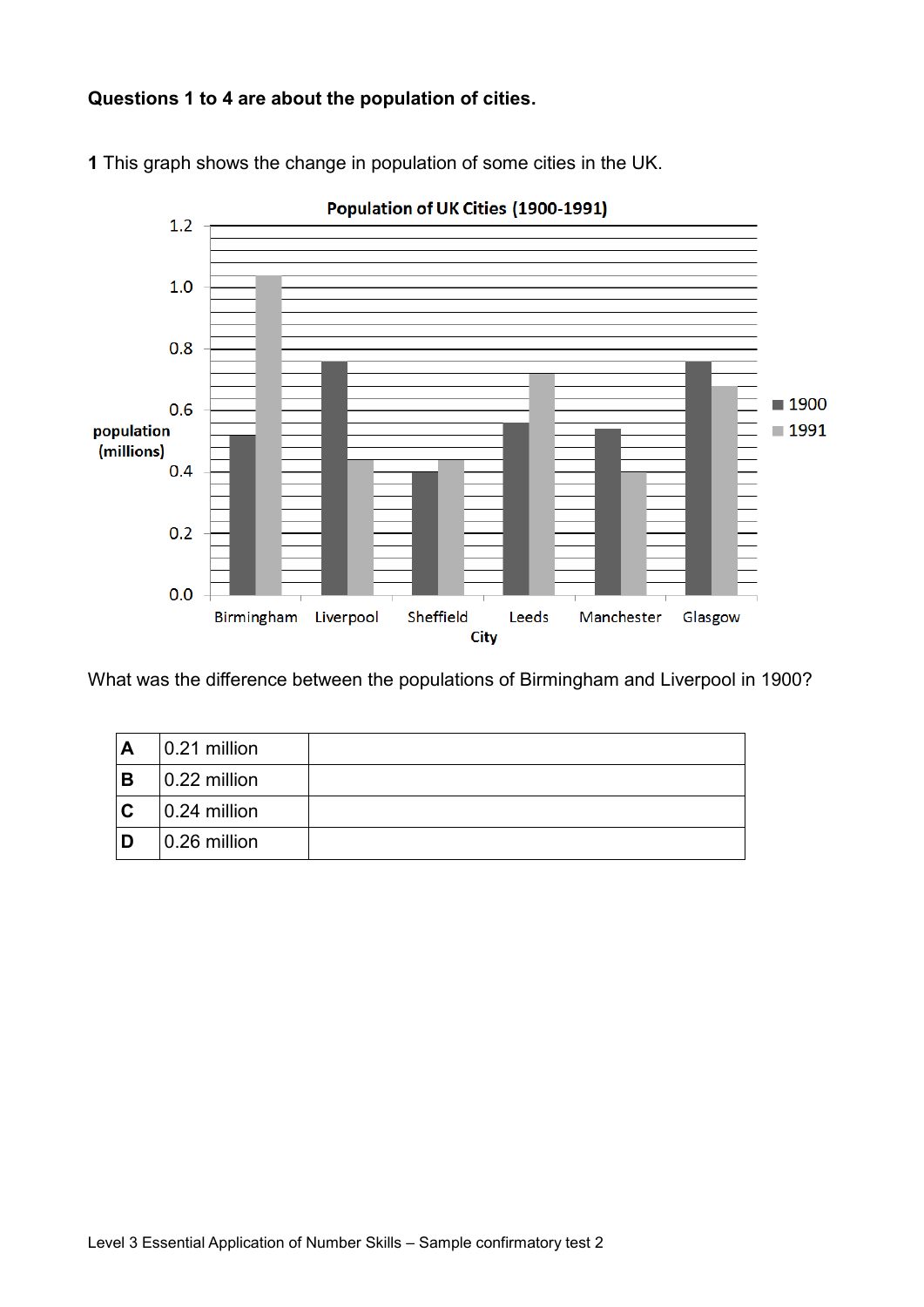**2** This graph shows the change in population of some cities in the UK.



Population of UK Cities (1900-1991)

Which of these statements is correct?

| A | In 1991 the population of Birmingham was three<br>times greater than the population of Manchester                                          |
|---|--------------------------------------------------------------------------------------------------------------------------------------------|
| В | Between 1900 and 1991 the population of<br>Sheffield changed by less than 20000                                                            |
|   | The population of Glasgow was 50% greater than<br>the population of Liverpool in 1991                                                      |
|   | The increase in the population of Leeds is four<br>times greater than the increase in the population of<br>Sheffield between 1990 and 1991 |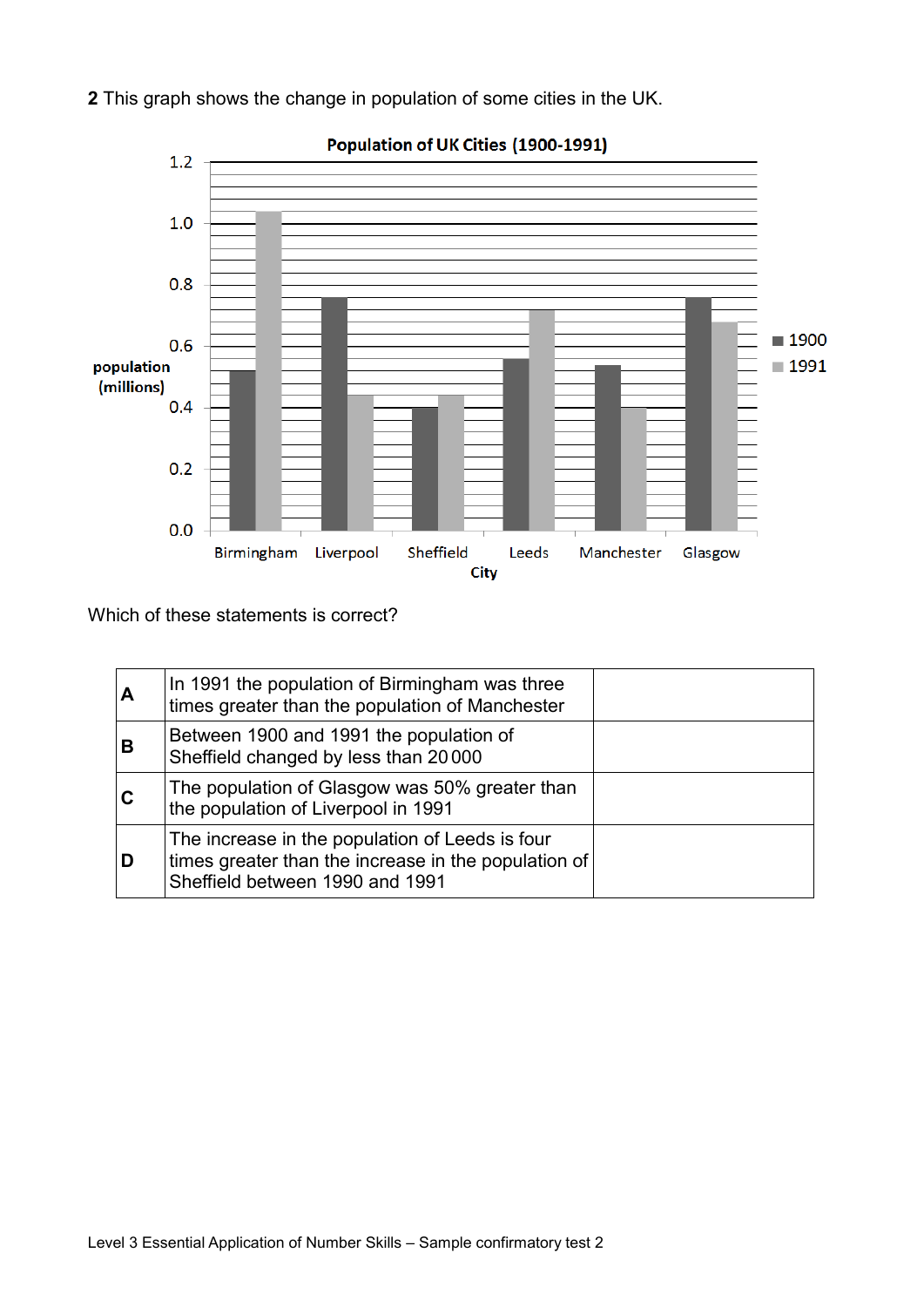**3** In 1901 Swansea had a population of 9.45 x 10<sup>4</sup>

In 2015 its population was  $2.42 \times 10^5$ 

By how much did the population of Swansea grow between 1901 and 2015?

| A | 147500 |
|---|--------|
| B | 70300  |
| C | 14750  |
| D | 7030   |

**4** The population of Wales is 3.1 million.

The expected growth in population is 0.3% per year.

Which calculation gives the expected population after 3 years?

|     | $3.1 \times 1.003^3$          |  |
|-----|-------------------------------|--|
| l B | $ 3.1 \times 1.003 \times 3 $ |  |
| C   | $3.1 \times 1.03^3$           |  |
|     | $3.1 \times 1.03 \times 3$    |  |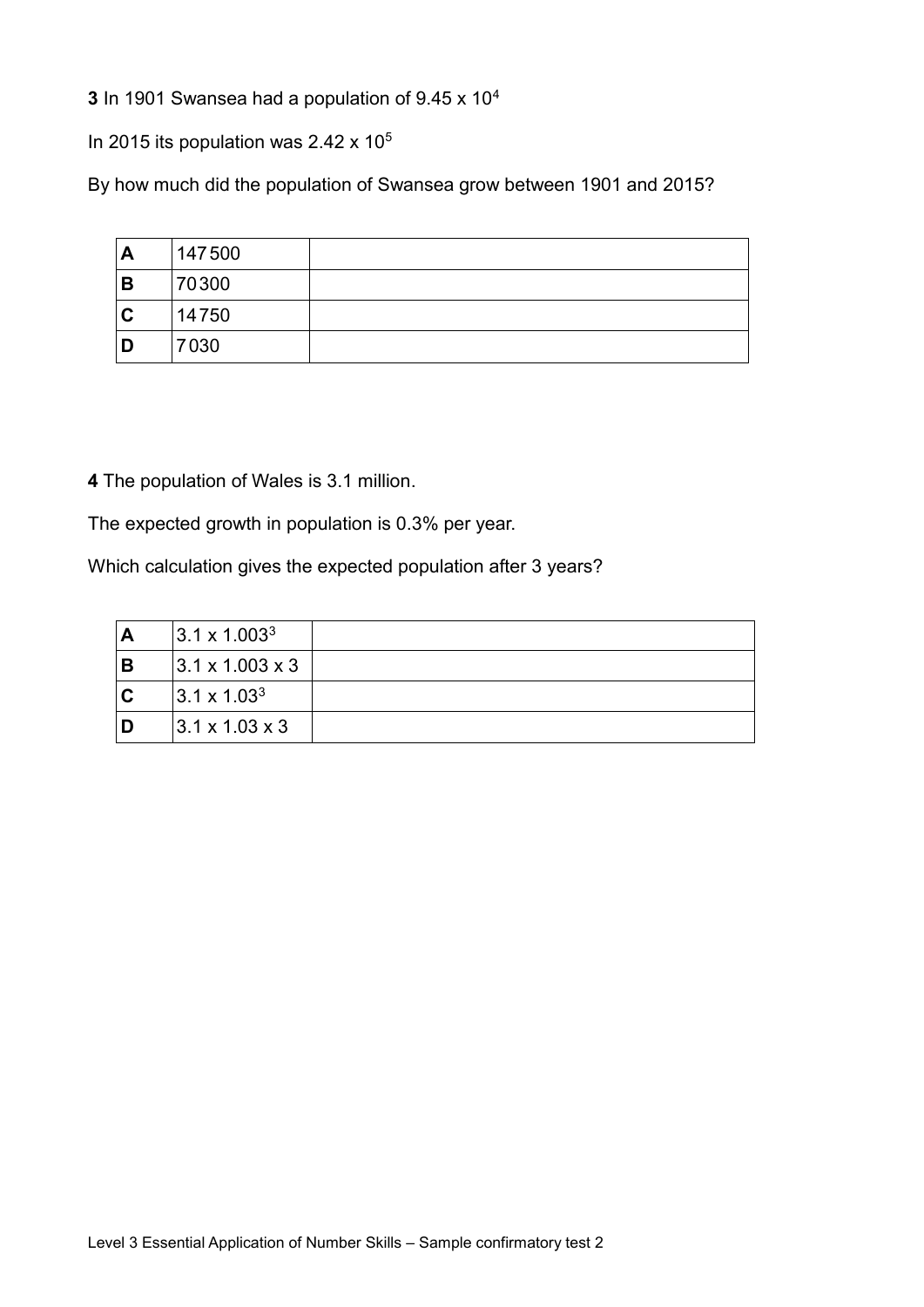#### **Questions 5 to 7 are about a farmer's field.**

**5** A farmer has a field with an area of 4 hectares.

She sells it for £8000 per acre.

1 hectare = 2.47 acres

What is the total selling price for the field?

| A | £4940  |  |
|---|--------|--|
| В | £12955 |  |
| C | £51760 |  |
|   | £79040 |  |

**6** This equation is used to calculate the maximum number of cows that should graze in a field.

# **a = 0.4c – 0.01c<sup>2</sup>**

Where **c** is the number of grazing cows **a** is the area of the field in hectares.

What is the minimum area of a field that can accommodate 6 grazing cows?

| A  | 2.04 hectares  |  |
|----|----------------|--|
| B  | 2.28 hectares  |  |
| ∣C | 2.364 hectares |  |
| D  | 2.76 hectares  |  |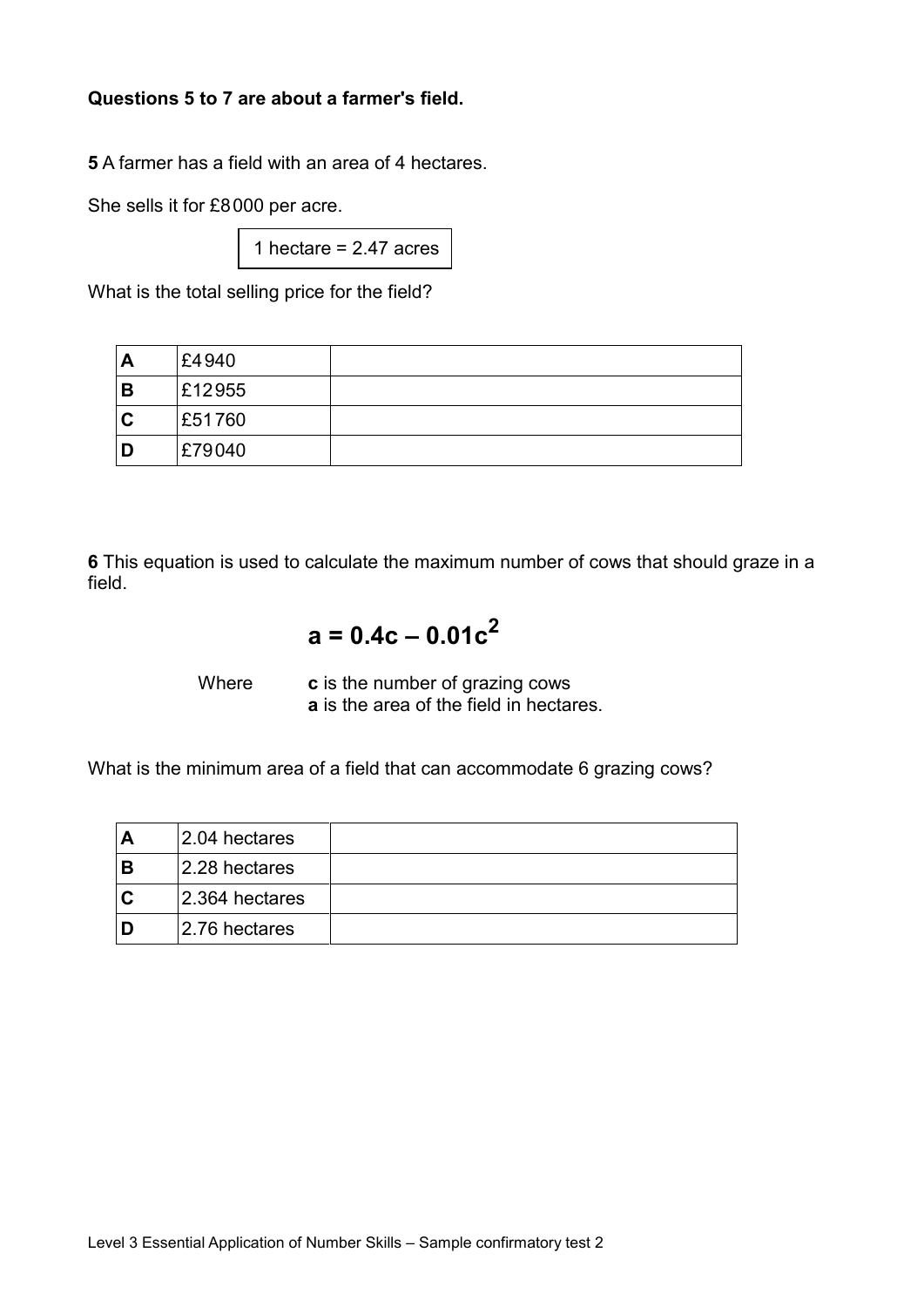**7** A field can support a maximum of either 15 grazing cows or 25 horses.

What is the maximum number of horses that can be kept in a field that can support 25 grazing cows?

| $\overline{\mathbf{A}}$ | 35 |  |
|-------------------------|----|--|
| B                       | 40 |  |
| $\mathbf c$             | 41 |  |
| D                       | 42 |  |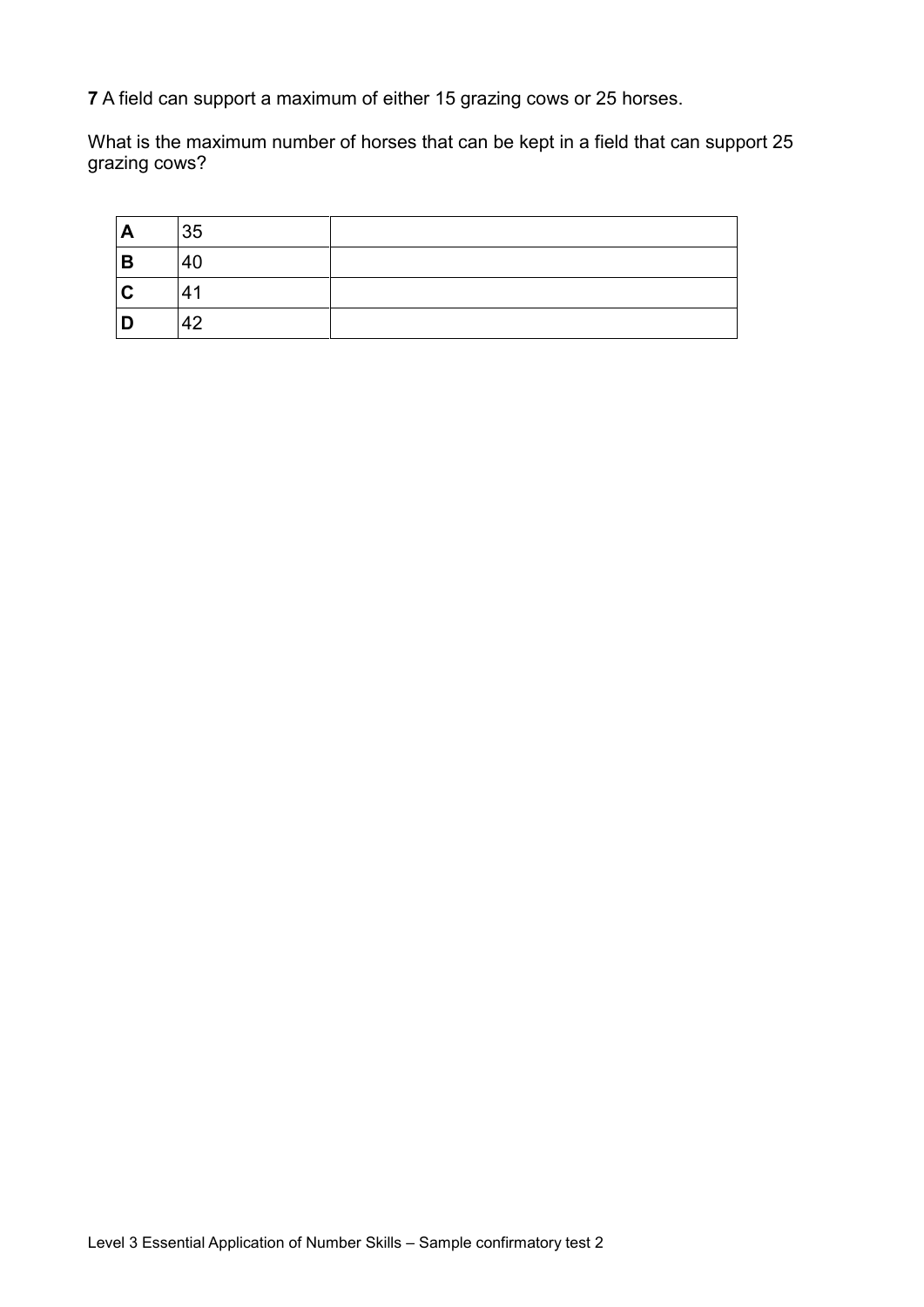#### **Questions 8 to 10 are about a concert.**

**8** This is a plan of a concert hall. It has a triangular stage.



What is the area of space for the audience?

|          | 119 $m2$          |  |
|----------|-------------------|--|
| В        | 121.5 $m2$        |  |
| <b>C</b> | 131.5 $m2$        |  |
|          | $139 \text{ m}^2$ |  |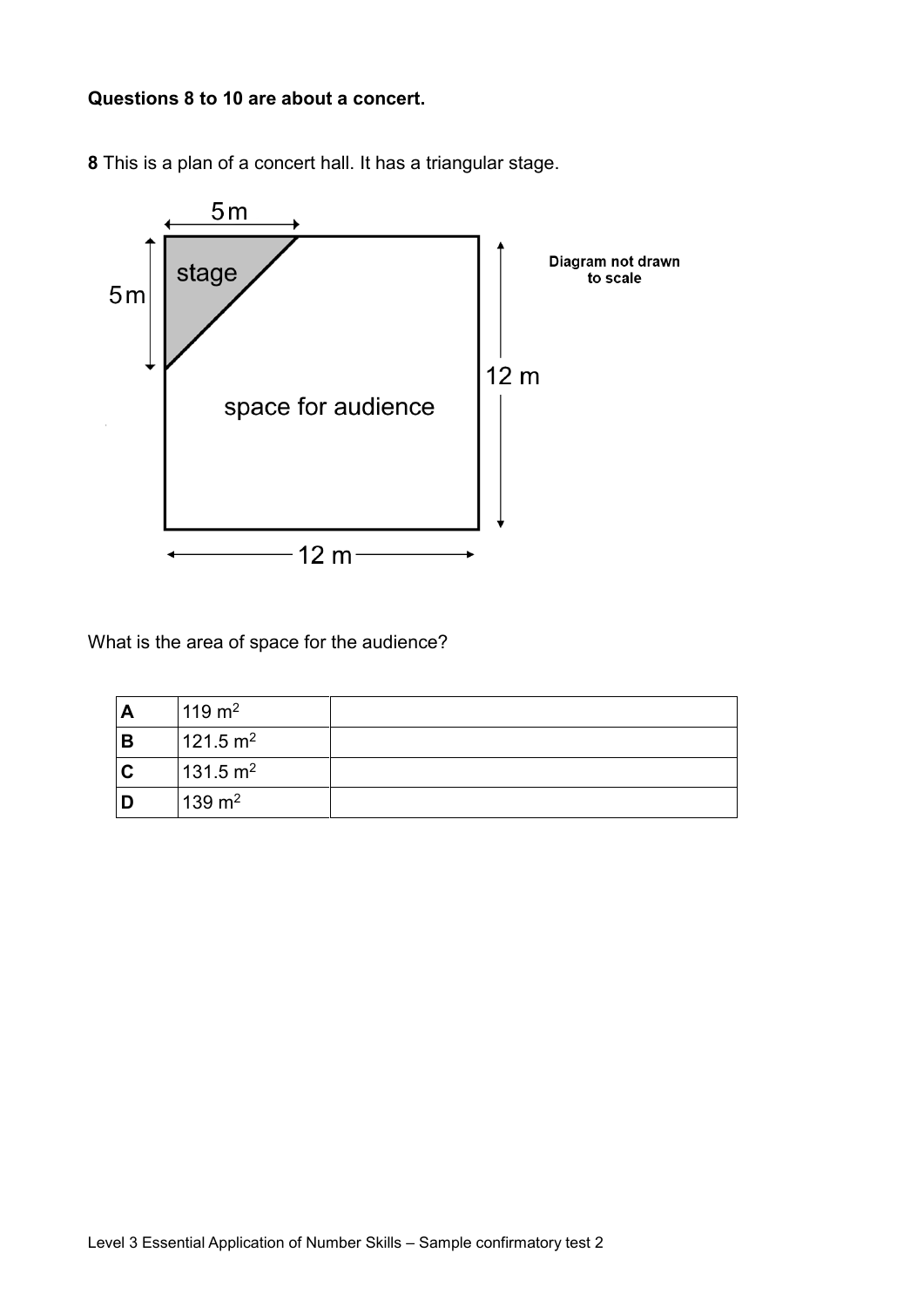**9** At a different venue, the space for the audience is 240 m<sup>2</sup>.

There should be a maximum of 1.5 people per square metre.

The cost of organising a concert is £1150

Tickets are £9 each.

The maximum number of people buy tickets.

How much money is left over after the cost of organising the concert is paid?

| A | £2190 |  |
|---|-------|--|
| В | £2090 |  |
| C | £310  |  |
|   | £290  |  |

**10** The organisers of a concert measure the rate at which people can leave the building.

At one event, 150 people leave in 240 seconds.

What is the average exit rate per minute at this event?

|     | 37.5 people per minute |  |
|-----|------------------------|--|
| в   | 62.5 people per minute |  |
| ∣C. | 90 people per minute   |  |
|     | 96 people per minute   |  |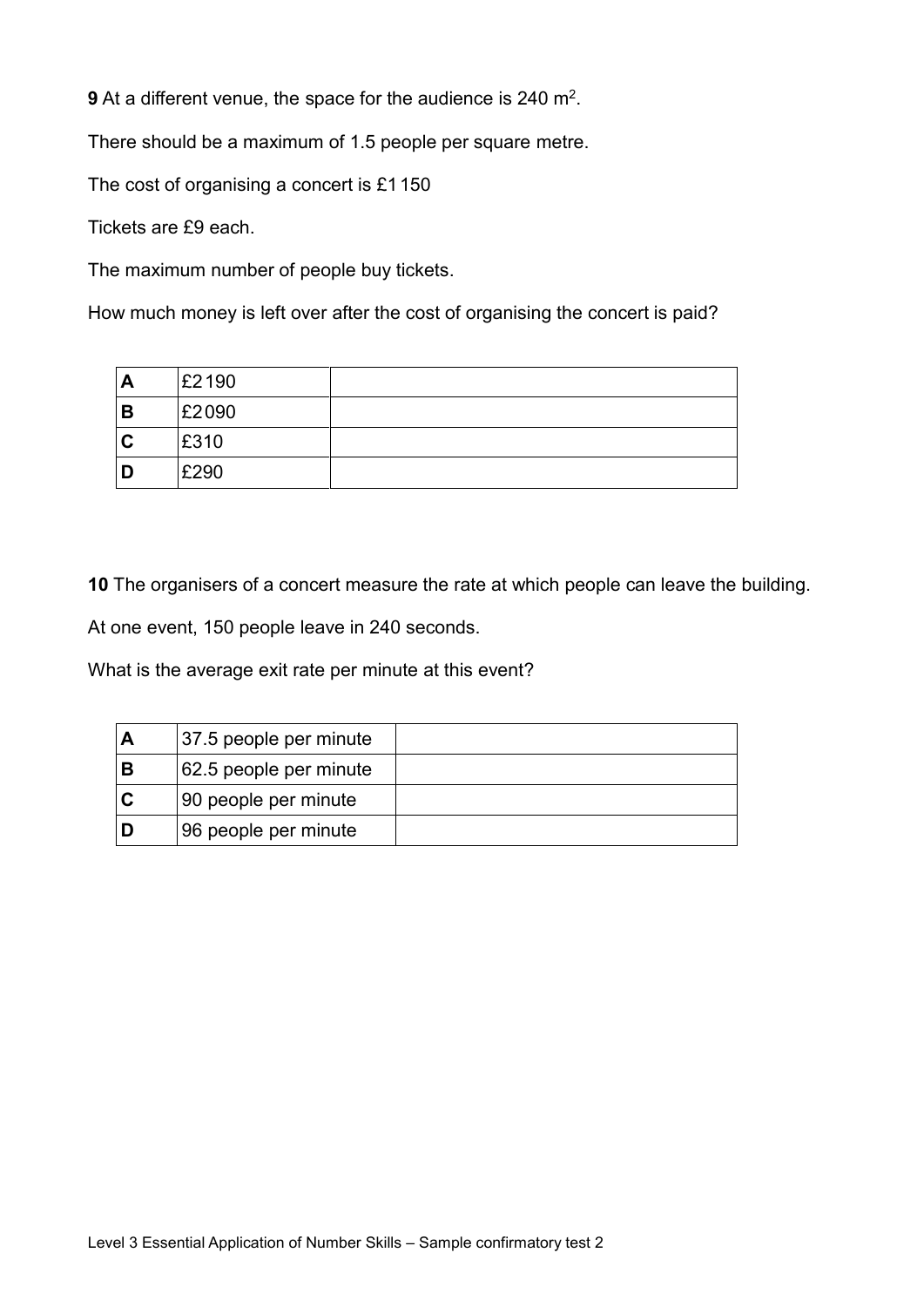#### **Questions 11 to 13 are about a test.**

**11** This graph shows the score obtained in a test by 60 students. The test had a top mark of 40



Which is closest to the median score?

| A                       | 20 |  |
|-------------------------|----|--|
| B                       | 21 |  |
| $\overline{\mathbf{c}}$ | 23 |  |
| D                       | 24 |  |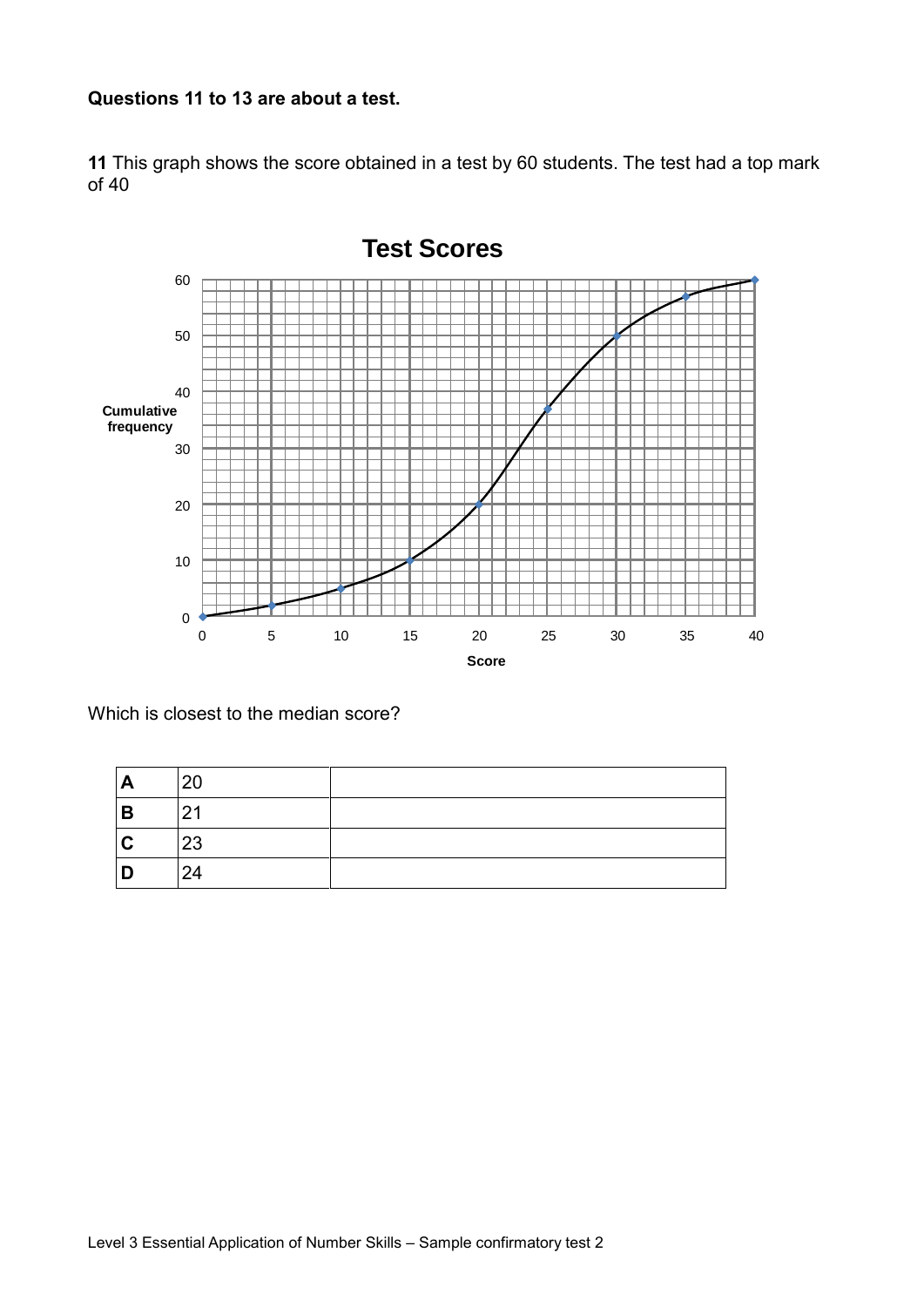**12** This graph shows the score obtained in a test by 60 students. The test had a top mark of 40



Which one of the following is closest to the interquartile range of the scores?

| A           | 6  |  |
|-------------|----|--|
| B           | 10 |  |
| $\mathbf c$ | 20 |  |
| D           | 30 |  |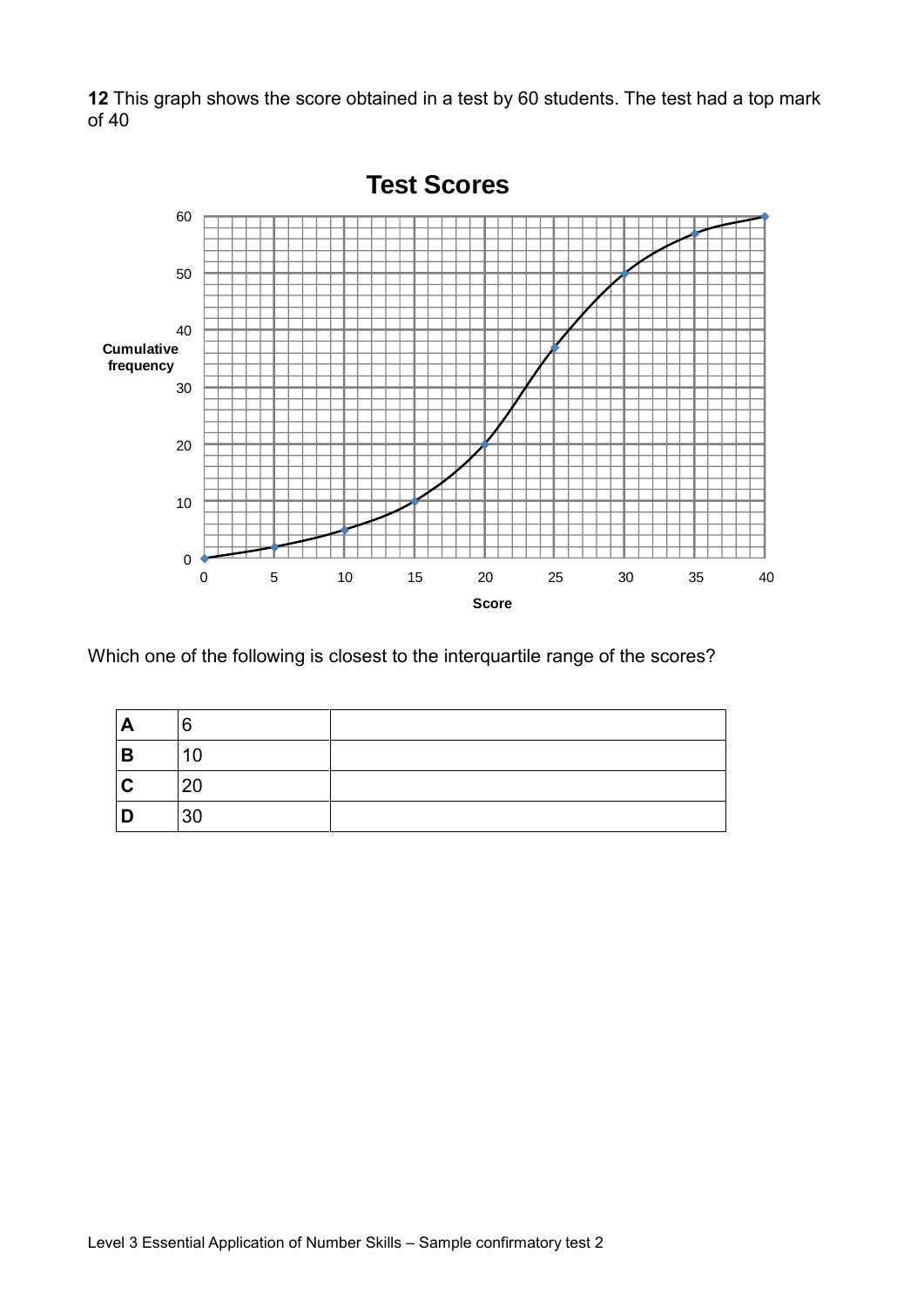**13** This graph shows the score obtained in a test by 60 students. The test had a top mark of 40



Students that scored over 25 marks passed the test.

What percentage of students passed the test, to the nearest percent?

| A           | 25% |  |
|-------------|-----|--|
| B           | 38% |  |
| $\mathbf c$ | 58% |  |
| D           | 62% |  |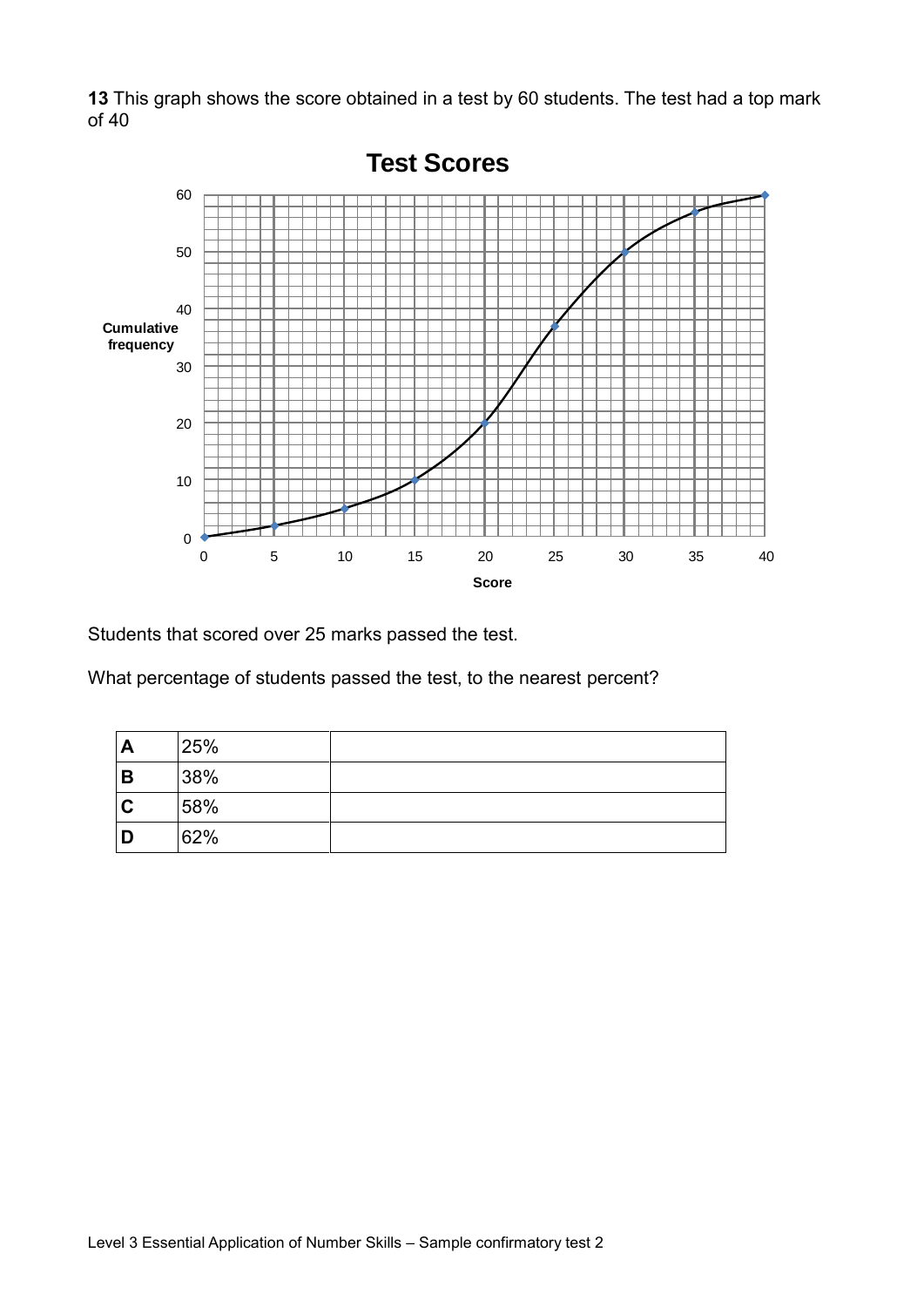#### **Questions 14 to 15 are about a street lamp.**

**14** A lamp post is viewed from a distance and some angles are measured. This diagram shows the angles.

| Diagram not<br>drawn<br>accurately | $77^\circ$ |
|------------------------------------|------------|
| X                                  |            |
|                                    | $18^\circ$ |

What is the size of angle X?

|   | 59 degrees    |  |
|---|---------------|--|
| В | $141$ degrees |  |
| C | $ 31$ degrees |  |
|   | 21 degrees    |  |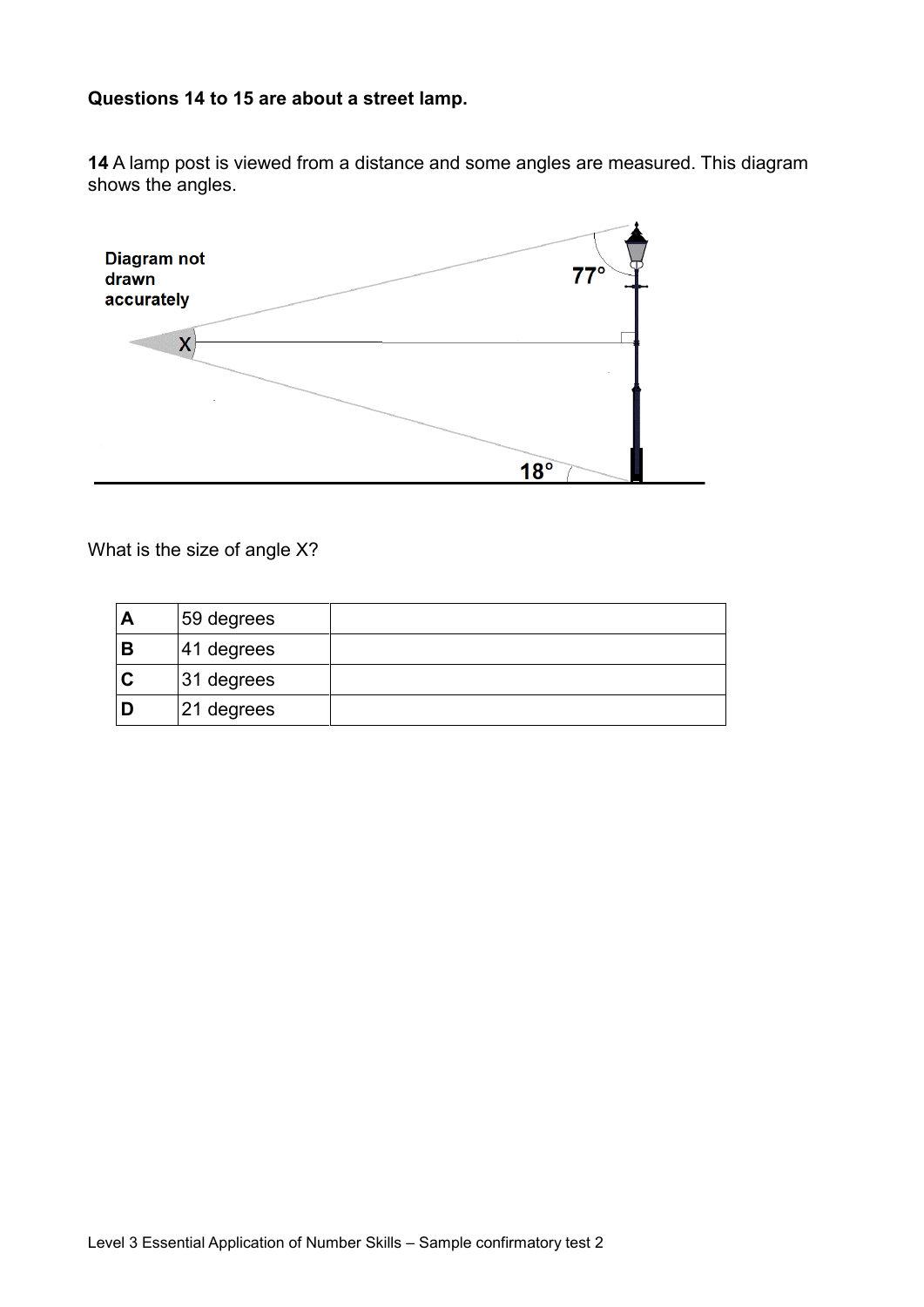**15** Another street lamp is fixed to a building.

The foot of a ladder is placed 0.75 m from the base of the building.

The ladder is 3 m long.



Which calculation gives the height of the point at which the ladder touches the wall?

|                | $\sqrt{(3^2+0.75^2)}$   |  |
|----------------|-------------------------|--|
| B              | $\sqrt{(3 - 0.75)}$     |  |
| $\overline{c}$ | $\sqrt{(3 + 0.75)}$     |  |
|                | $\sqrt{(3^2 - 0.75^2)}$ |  |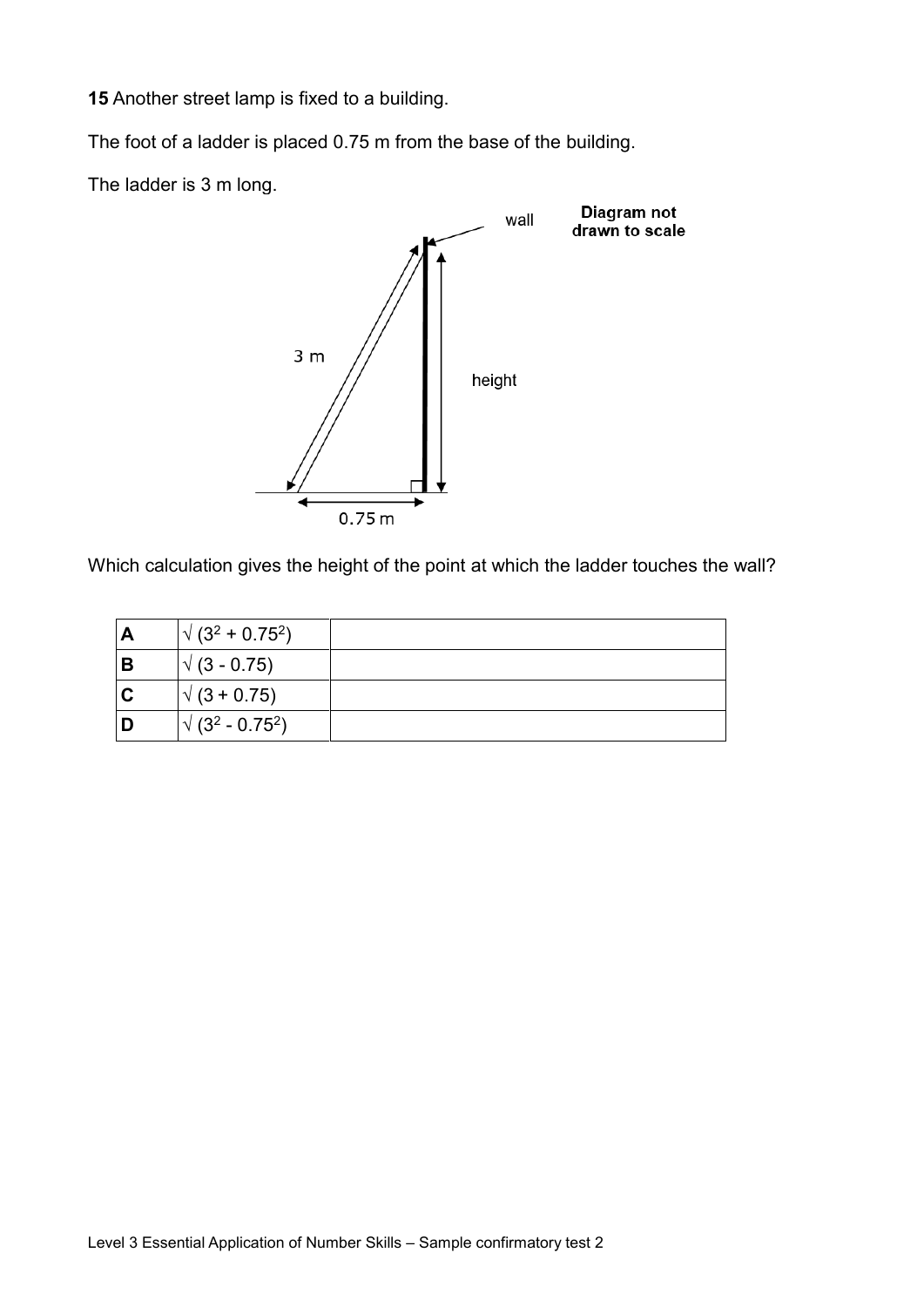#### **Questions 16 to 18 are about ventilation systems.**

**16** This formula is used to find the size of a ventilation fan for a room.

$$
F = \frac{V \text{ A}}{60}
$$
  
F = fan size (m<sup>3</sup>/min)  
V = volume of room (m<sup>3</sup>)  
A = air changes per hour

A fan of size  $7 \text{ m}^3$  is used in a room with a floor area of  $25 \text{ m}^2$  and a height of 3 metres.

What is the number of air changes per hour?

| $\mathbf{A}$            | 1.25 |  |
|-------------------------|------|--|
| B                       | 5.2  |  |
| $\overline{\mathbf{c}}$ | 5.6  |  |
| D                       | 8.75 |  |

**17** A fan of size 3 m<sup>3</sup> per minute changes the air in a room 5 times per hour.

$$
F = \frac{V \text{ A}}{60}
$$
  
F = fan size (m<sup>3</sup>/min)  
V = volume of room (m<sup>3</sup>)  
A = air changes per hour

What is the maximum volume of the room where the fan can be installed?

|                | $11.4 \text{ m}^3$  |  |
|----------------|---------------------|--|
| B              | $12.6 \text{ m}^3$  |  |
| $\overline{c}$ | 30.0 m <sup>3</sup> |  |
|                | 36.0 m <sup>3</sup> |  |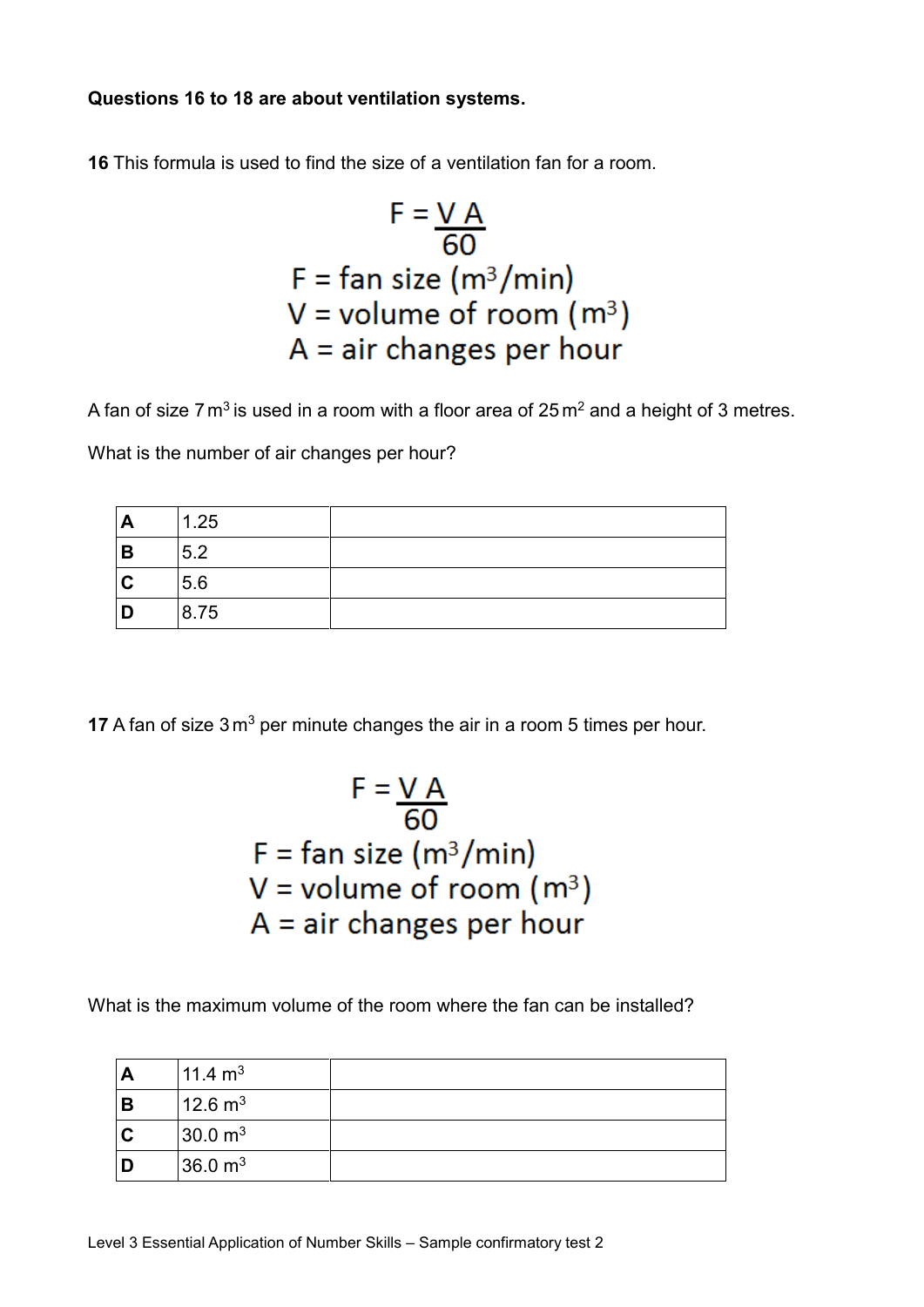**18** A busy kitchen has a ventilation fan.

The capacity of the fan is 700 cubic feet per minute ( $ft<sup>3</sup>/min$ ).

Use this information:

## **1 m<sup>3</sup> = 35 ft<sup>3</sup>**

What is the capacity of the fan in cubic metres per hour  $(m^3/h)$ ?

| A | $2100 \,\mathrm{m}^3/\mathrm{h}$ |  |
|---|----------------------------------|--|
| B | $1200 \,\mathrm{m}^3$ /h         |  |
| C | $408 \,\mathrm{m}^3/\mathrm{h}$  |  |
|   | $333 \text{ m}^3/\text{h}$       |  |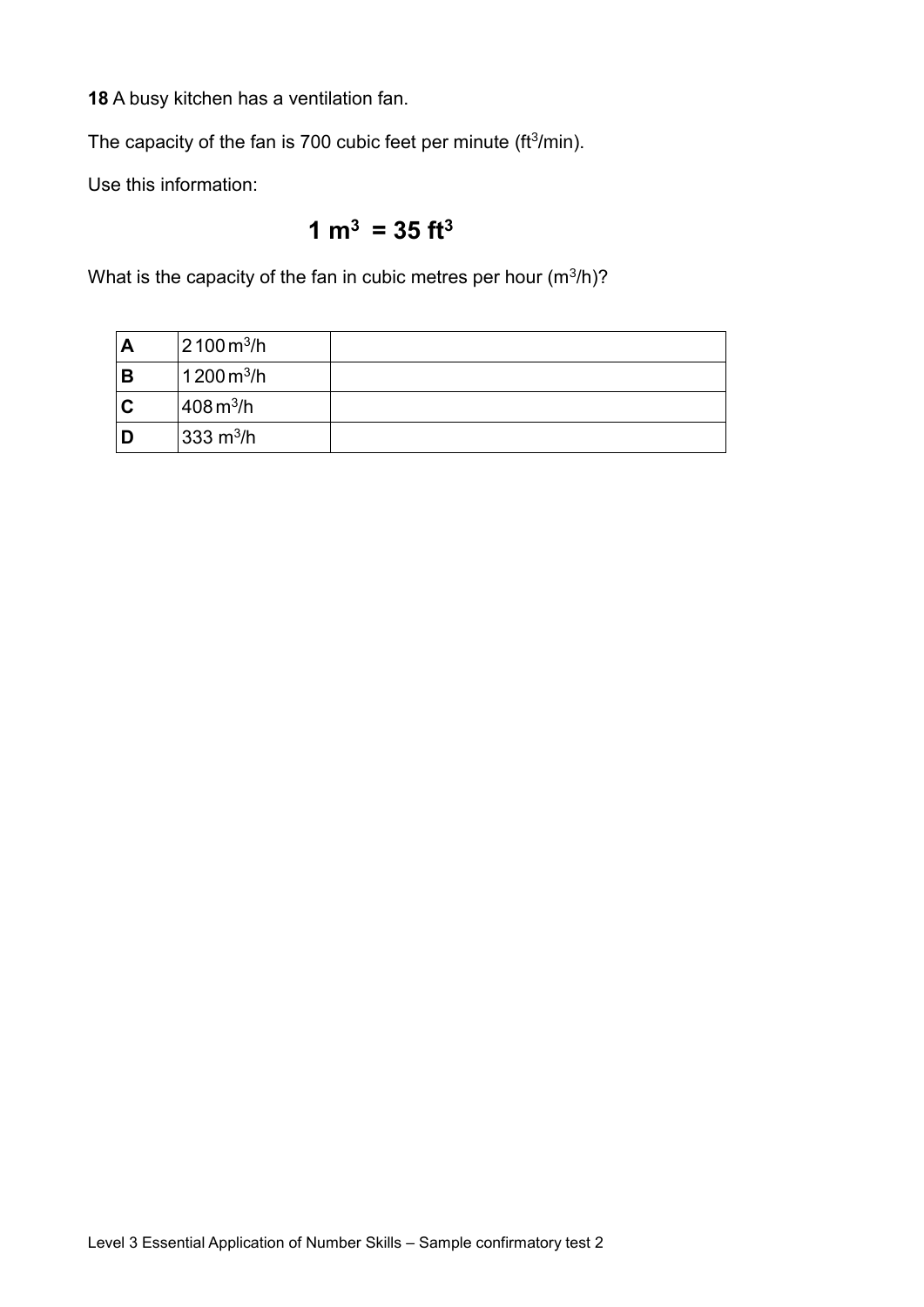#### **Questions 19 to 21 are about running.**

**19** Andreas and Gareth go running for 30 minutes. This graph shows the distance they had covered over time.



What was the distance between the runners after a quarter of an hour?

| A | 50 metres   |  |
|---|-------------|--|
| В | 250 metres  |  |
| C | 500 metres  |  |
|   | 2500 metres |  |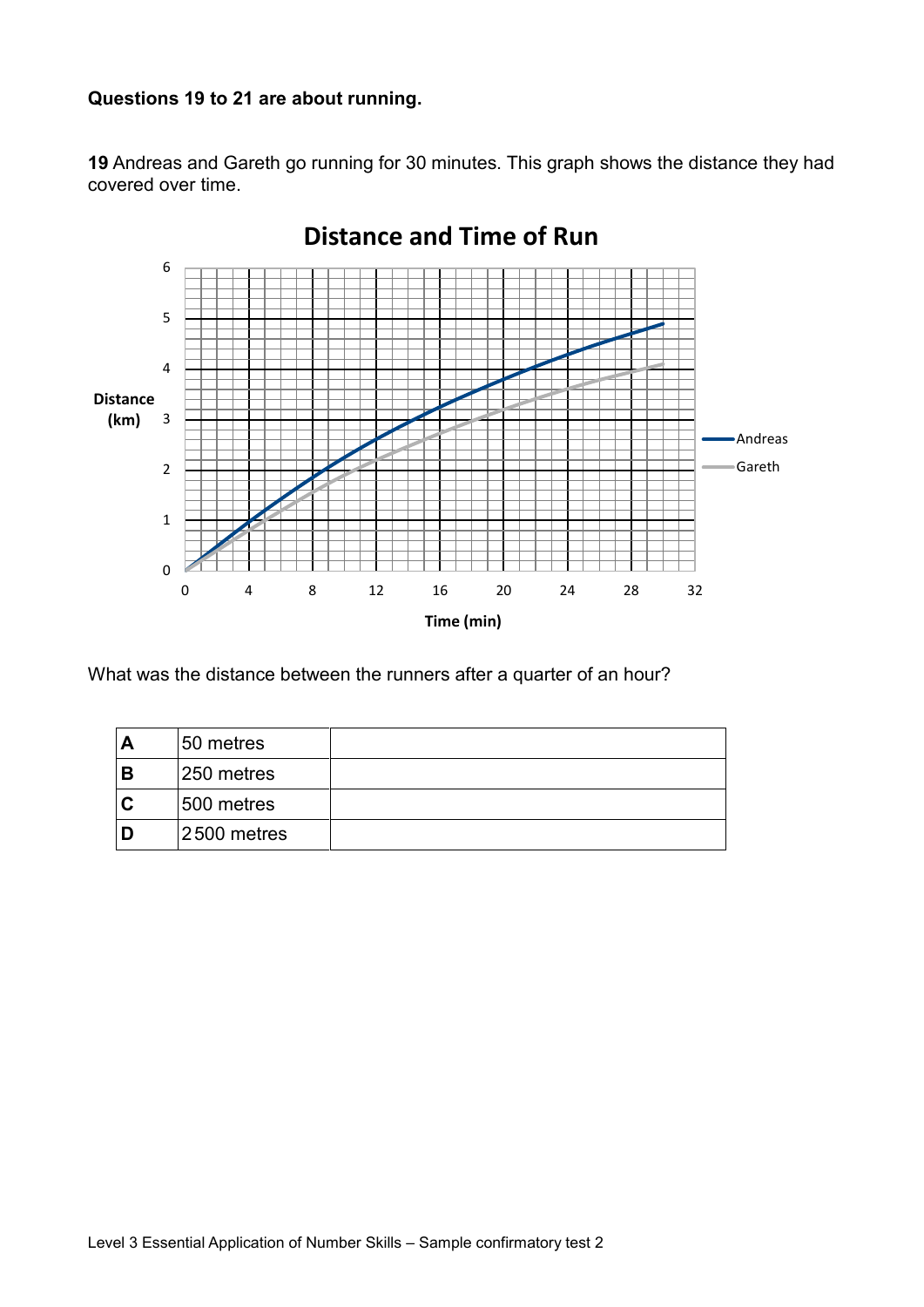**20** Andreas and Gareth go running for 30 minutes. This graph shows the distance they had covered over time.



**Distance and Time of Run**

What was Andreas' average speed for the run?

| A | 13.0 km/h            |  |
|---|----------------------|--|
| В | 11.4 km/h            |  |
| C | $ 9.8 \text{ km/h} $ |  |
| D | 2.45 km/h            |  |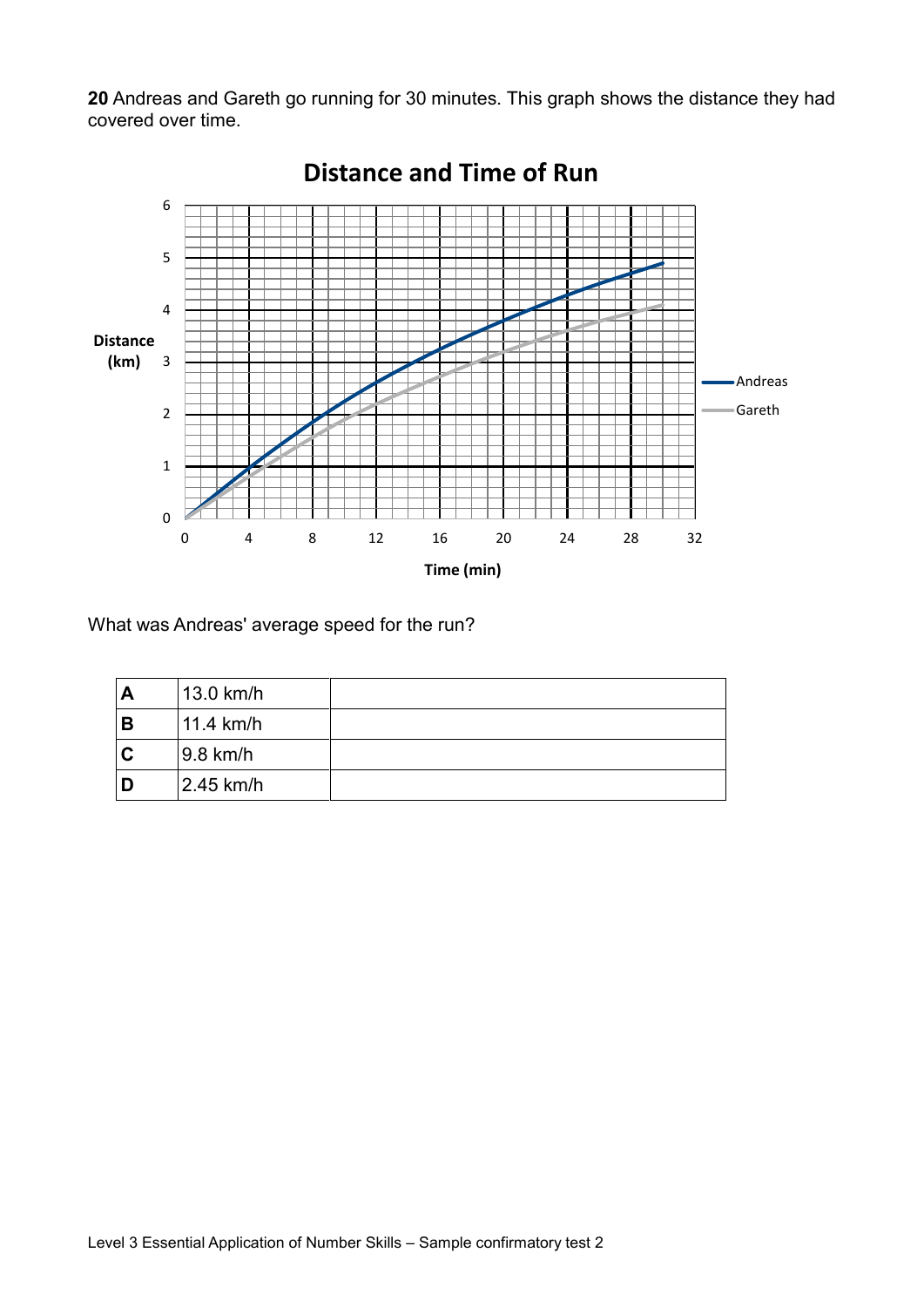**21** Andreas and Gareth go running for 30 minutes. This graph shows the distance they had covered over time.



**Distance and Time of Run**

What was Gareth's average speed over the first kilometre, in metres per second?

| A | $0.3 \text{ m/s}$ |  |
|---|-------------------|--|
| В | $3.3 \text{ m/s}$ |  |
| C | $12.0$ m/s        |  |
|   | 16.7 $m/s$        |  |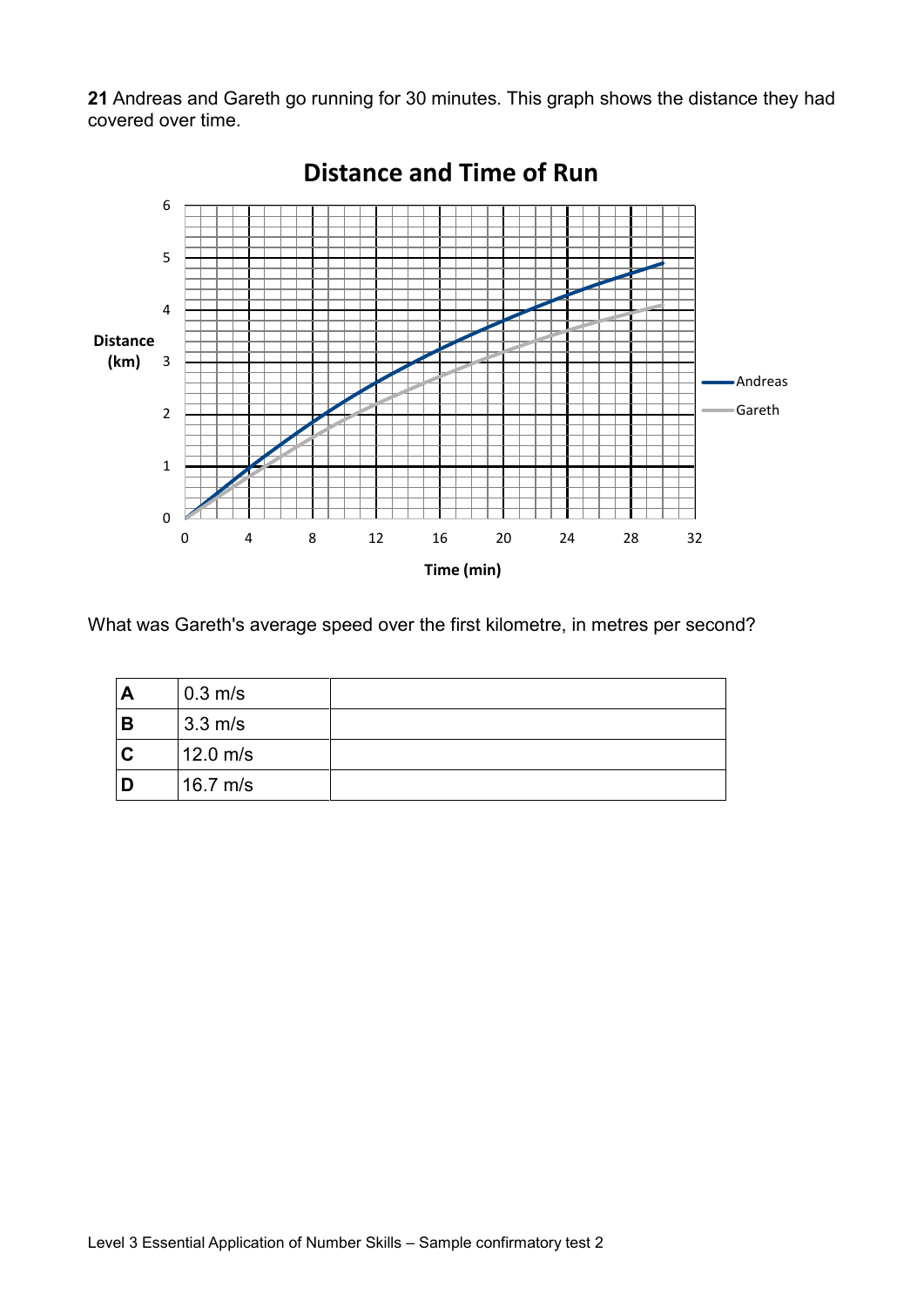#### **Questions 22 to 24 are about blood groups.**

**22** In the UK 3% of the population has blood group AB positive.

The population of the UK is  $6.4 \times 10^7$ 

How many people in the UK have the blood group AB positive?

|   | $1.92 \times 10^6$     |  |
|---|------------------------|--|
| В | $1.92 \times 10^{7}$   |  |
| C | $2.13 \times 10^6$     |  |
|   | $ 2.13 \times 10^{7} $ |  |

**23** There are 1.28 million people in the UK with blood group B negative.

The population of the UK is  $6.4 \times 10^7$ 

What is the proportion of people in the UK with blood group B negative?

| Α | $1$ in $5$ |  |
|---|------------|--|
| B | $1$ in $8$ |  |
| C | 1 in 50    |  |
| D | 1 in 80    |  |

**24** The number of people in the UK with blood group A negative is 4.48 x 10<sup>6</sup>

The population of the UK is 6.4 x 107

What percentage of the population has blood group A negative?

|                | 14.3 % |  |
|----------------|--------|--|
| B              | 7.0 %  |  |
| $\overline{C}$ | 1.43 % |  |
|                | 0.7%   |  |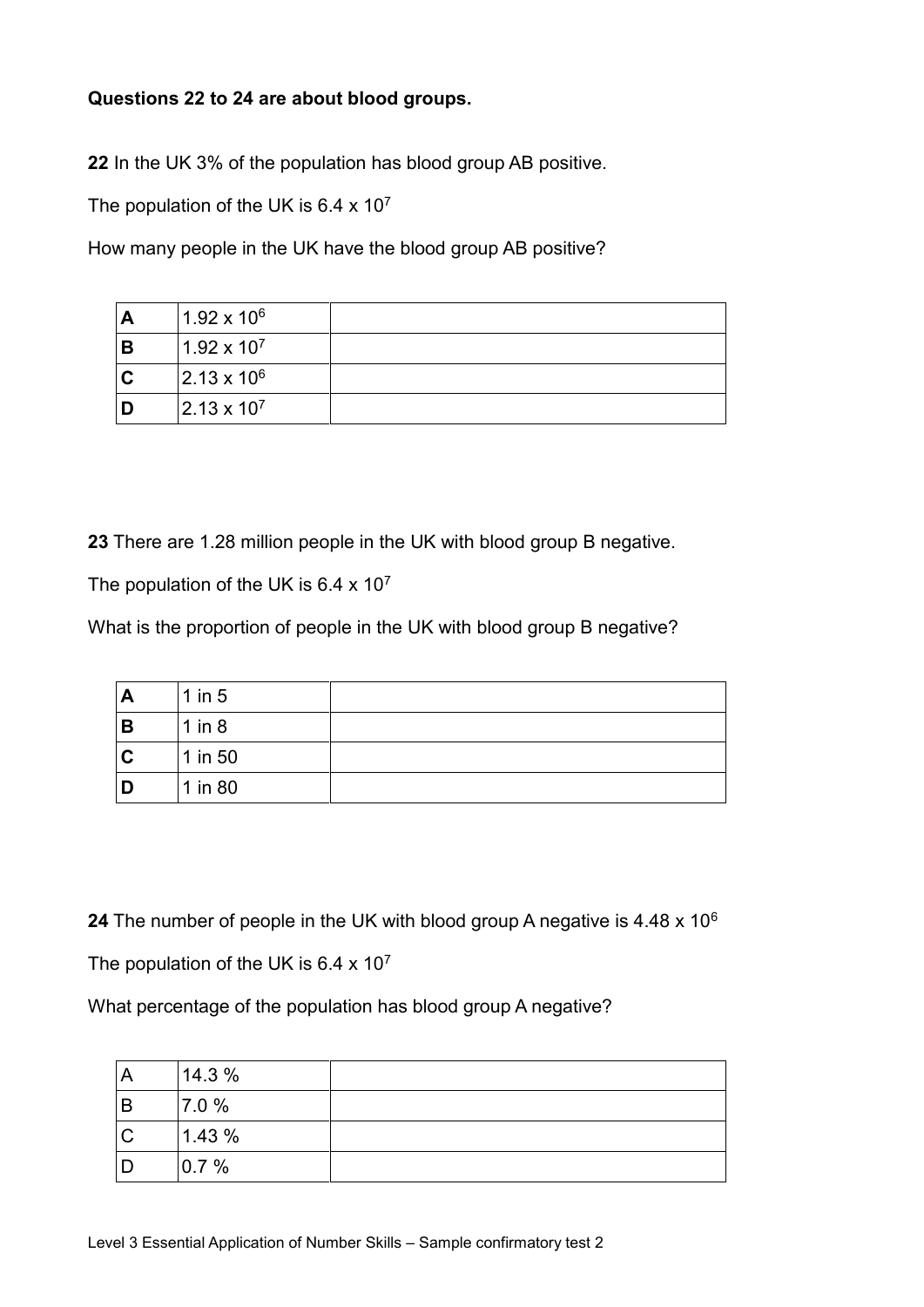#### **Questions 25 to 26 are about telephone call charges.**

**25** A telephone call starts at 09:57:30 and ends at 11:23:20

Each part minute is rounded up to the next whole minute.

Calls cost 25 pence per minute.

How much does the call cost?

| A<br>┍ | £18.75 |  |
|--------|--------|--|
| B      | £21.25 |  |
| C      | £21.50 |  |
|        | £31.25 |  |

**26** A telephone bill is made up of a fixed monthly fee plus 25 pence per minute for calls made.

In 3 months, exactly 4 hours of calls are made. The total bill for the 3 months is £105

What is the fixed fee per month?

| A            | £15.00 |  |
|--------------|--------|--|
| В            | £20.00 |  |
| $\mathbf{C}$ | £28.33 |  |
| D            | £45.00 |  |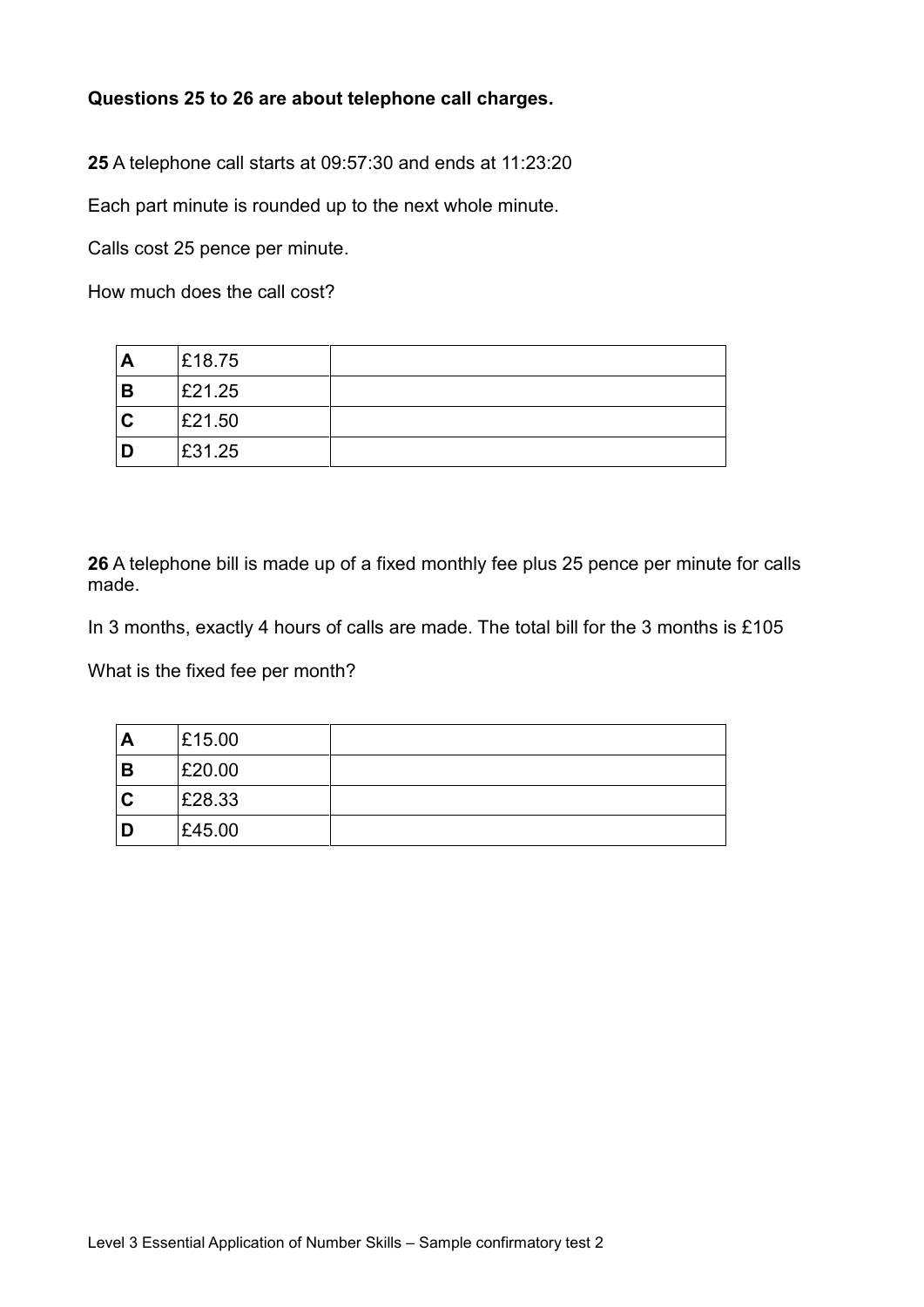#### **Questions 27 to 30 are about a scale model.**

**27** A model of a new office block is required by an architect. The height of the actual building is 44 metres.

The scale of the model will be 1 : 200

What is the height of the model in mm?

|   | 22 mm  |  |
|---|--------|--|
| В | 88 mm  |  |
| C | 220 mm |  |
|   | 880 mm |  |

**28** A flower bed on the model will be 6 inches long.

The scale of the model will be 1 : 200

### **1 inch = 2.5 centimetres**

What is the length of the actual flower bed?

| Α           | 24 m  |  |
|-------------|-------|--|
| B           | 30 m  |  |
| $\mathbf C$ | 48 m  |  |
| D           | 300 m |  |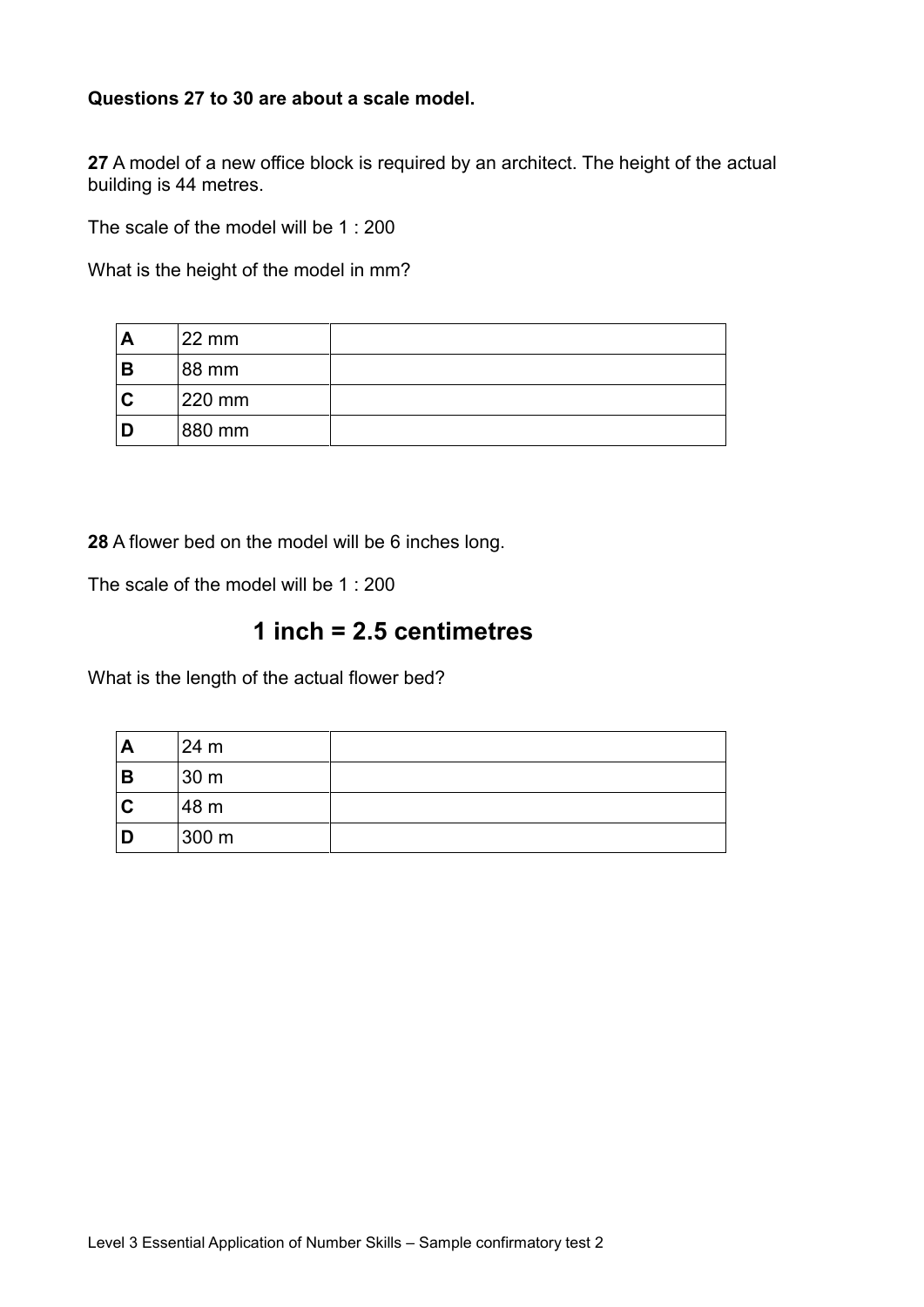**29** The area of the actual car park is 900 m<sup>2</sup>



Diagram not drawn to scale

The scale of the model will be 1 : 200

What is the area of the car park on the model?

|   | $4.5 \text{ cm}^2$    |  |
|---|-----------------------|--|
| В | $22.5 \text{ cm}^2$   |  |
|   | $45 \text{ cm}^2$     |  |
|   | $225$ cm <sup>2</sup> |  |